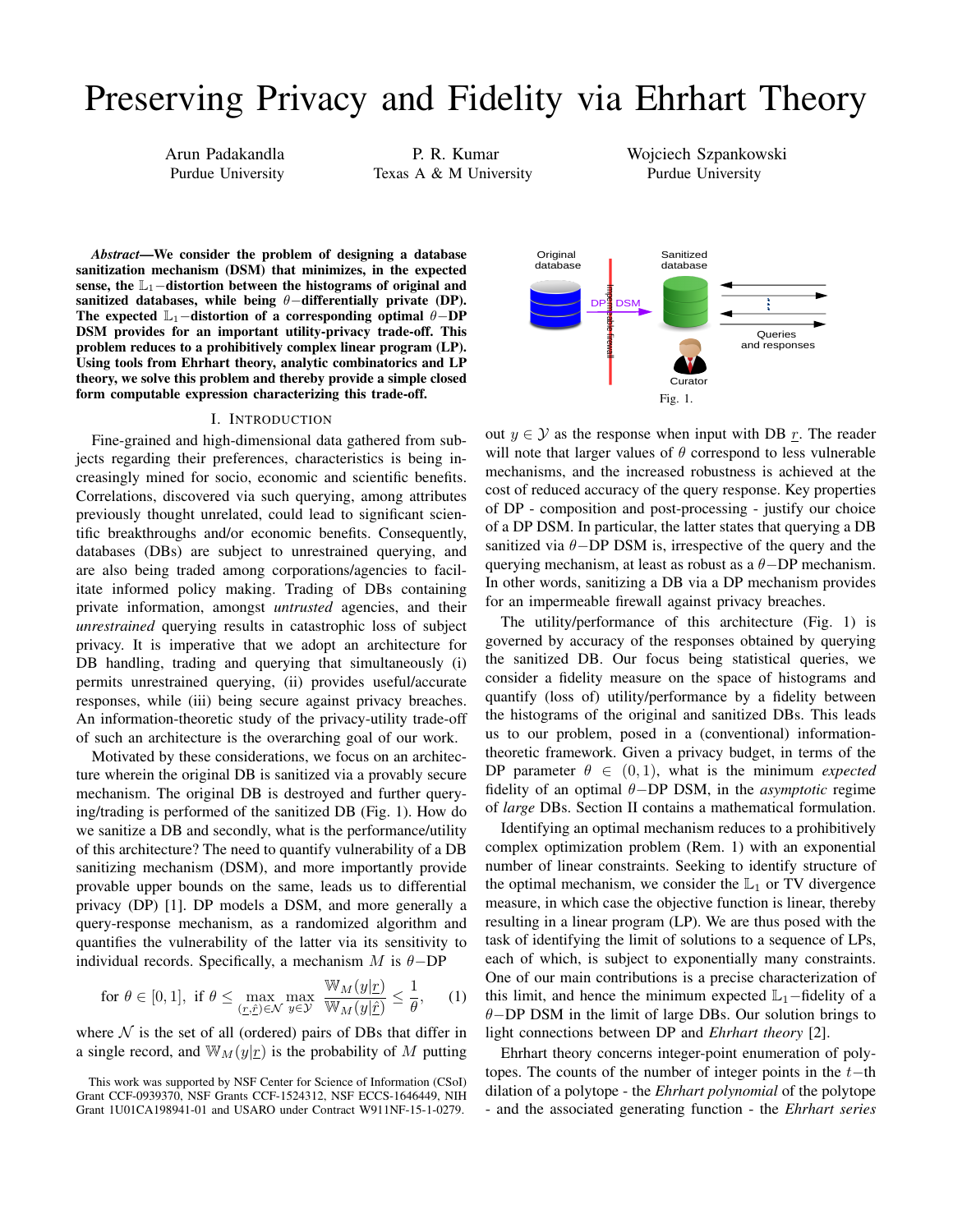of the polytope - are fundamental constructs in Ehrhart theory. As we describe below, these constructs will play a central role in characterizing the limit we seek.

Our crucial first step of visualizing the LP through a graph paves the way to developing these connections with discrete geometry. In particular, we relate the objective and constraints of the LP with the distance distribution of vertices in this graph. In the limit of large DBs, the distance distribution of this graph is given by the Ehrhart polynomial of a suitably defined convex polytope. Our solution has two parts - upper and lower bound. To characterize an upper bound on the limit we seek, we identify feasible solutions to the sequence of LP's, whose objective values, in the limit is given by a simple functional of the Ehrhart series of the above mentioned convex polytope. Sec. III-A provides a descriptive derivation of the upper bound and Sec. IV, the mathematical steps. We appeal to weak duality theorem for the lower bound. Note that every feasible solution to the dual of the above LP evaluates to a lower bound on the minimum expected fidelity. We therefore consider the sequence of dual LPs and identify a sequence of feasible solutions for the same. We prove that these feasible solutions evaluate to, in the limit, the same functional as obtained in the upper bound. This enable us conclude that the Ehrhart series of the above mentioned convex integral polytope yields the minimum expected  $\mathbb{L}_1$ –fidelity of a  $\theta$ –DP DSM, thereby establishing a connection between objects of fundamental interest of the two disciplines/areas.

While DP [1] has been a subject of intense research (See [3] and references therein, [4], [5]), much of this is aimed at studying variants of the geometric/Laplacian mechanism, leaving the question of their optimality open. Hardt and Talwar [6] considered 'continuous extensions' of the (min-max) problem and developed novel lower bounding techniques based on geometric arguments. [6] and [7] are based on a clever use of the Markov inequality. Geng and Viswanath [8], [9] focus on noise-adding mechanisms and proved optimality of 'staircase mechanisms' for a general class of convex utility functions by appealing to functional analytic techniques. More recently, [10] developed lower bounds based on non-existence of certain fingerprinting codes. All these techniques have been developed for the minimax setting and as we discuss in Rem. 2, do not yield a lower bound for the problem studied herein.

## II. PROBLEM STATEMENT

We let  $M : A \Rightarrow B$  denote a mechanism (randomized algorithm) with input set  $A$  and output set  $B$ . When input  $a \in \mathcal{A}$ , the mechanism M produces output  $b \in \mathcal{B}$  with probability  $\mathbb{W}_M(b|a)$ .<sup>1</sup>  $\mathbb{W}_M$  :  $\mathcal{A} \Rightarrow \mathcal{B}$  also refers to mechanism  $M : A \Rightarrow B$ . Consider a DB with *n subjects*. Each subject is identified with a *record* which stores his/her data. We let  $\mathcal{R} = \{a_1, \dots, a_K\}$  denote the set of possible records. K can be arbitrary, but will remain fixed throughout our study. We let  $r := (r_1, \dots, r_n) \in \mathbb{R}^n$  denote a generic DB with *n* records.

Our focus in this article is to design a DB sanitization mechanism (DSM), i.e., a randomized algorithm that takes a DB as input and outputs a DB. Since permutations are irrelevant, a DB is equivalently represented through its histogram. We therefore concern ourselves with designing a histogram sanitization mechanism (HSM). For a DB  $r \in \mathbb{R}^n$  and a record  $a_k \in \mathcal{R}$ , we let  $h(\underline{r})_k = \sum_{i=1}^n \mathbb{1}_{\{r_i = a_k\}}$  denote number of subjects with record  $a_k$ , and  $h(r) := (h(r)_1, \dots, h(r)_K)$ denote the histogram corresponding to DB  $r \in \mathbb{R}^n$ . Let  $\mathcal{H}^n := \{(h_1, \dots, h_K) \in \mathbb{Z}^K : h_i \geq 0, \sum_{k=1}^K h_k = n\}$  denote the collection of histograms. When  $K$  is set to a particular value, we let  $\mathcal{H}_K^n$  denote  $\mathcal{H}^n$ . In this article, we measure fidelity between a pair of histograms through its  $\mathbb{L}_1$  –distance. We employ DP to quantify vulnerability to privacy breaches. A pair  $r, \hat{r} \in \mathcal{R}^n$  of DBs are *neighboring* if r and  $\hat{r}$  differ in exactly one entry, or equivalently  $|h(r) - h(\hat{r})|_1 = 2$ .

*Definition 1:* A pair  $h, h \in \mathcal{H}^n$  is neighboring if  $|h-h|_1 =$ 2. A HSM  $M : \mathcal{H}^n \Rightarrow \mathcal{H}^n$  is  $\theta$ -DP (0 <  $\theta$  < 1) if for every pair  $h, \hat{h} \in \mathcal{H}^n$  of neighboring histograms and every histogram  $g \in \overline{\mathcal{H}^n}$ , we have  $\theta \mathbb{W}_M(g|\underline{h}) \le \mathbb{W}_M(g|\underline{\hat{h}}) \le \theta^{-1} \mathbb{W}_M(g|\underline{h}).$ We formulate the problem of characterizing the minimum *expected* fidelity of a θ−DP HSM. Towards that end, we model a pmf on the space of DBs. For a record  $a_k \in \mathcal{R}$ , let  $p_k > 0$  denote the probability that a subject's record is  $a_k$ . Moreover, the  $n$  records that make up the DB are IID with pmf  $p := (p_1, \dots, p_K)$ . The probability that the histogram of the randomly chosen DB  $\underline{R} \in \mathcal{R}^n$  is

$$
P\left(\mathbf{h}(\underline{R})=\underline{h}\right) = \sum_{\underline{r}\in\mathcal{R}^n:\mathbf{h}(\underline{r})=\underline{h}} P(\underline{R}=\underline{r}) = \sum_{\underline{r}\in\mathcal{R}^n:\mathbf{h}(\underline{r})=\underline{h}} \underline{p}^{\underline{\mathbf{h}}(\underline{r})} = \binom{n}{\underline{h}} \underline{p}^{\underline{h}},
$$
(2)

where here and henceforth, we let  $\underline{p}^h$  :  $= \prod_{k=1}^K p_k^{h_k}$ . (2) follows from the fact that the number of DBs whose histogram is  $\underline{h} \in \mathcal{H}^n$  is the multinomial coefficient  $\binom{n}{\underline{h}} := \binom{n}{h_1 \cdots h_k}$ . In passing, we note that the multinomial pmf  $\bar{c}$ ) with a generic pmf p on the set  $\mathcal{R}$ , is indeed the most generic pmf on the space of histograms. Throughout, we make no assumption on  $p$  resulting in a generic study. We now formulate our problem. Given a privacy budget  $\theta \in (0, 1)$ , our goal is to characterize

$$
D_K^*(\theta) := \lim_{n \to \infty} D_*^n(\theta), \text{ where,}
$$
  

$$
D_*^n(\theta) := \min_{\mathbb{W}(\cdot | \cdot)} \sum_{\underline{h} \in \mathcal{H}^n} \sum_{\underline{g} \in \mathcal{H}^n} {n \choose \underline{h}} \underline{p}^{\underline{h}} \mathbb{W}(\underline{g}|\underline{h}) |\underline{h} - \underline{g}|_1, \text{ subject (6)}
$$

$$
\sum_{\underline{g}\in\mathcal{H}^n} \mathbb{W}(\underline{g}|\underline{h}) \stackrel{(4a)}{=} 1 \ \forall \ \underline{h}\in\mathcal{H}^n, \ \ \mathbb{W}(\underline{g}|\underline{h}) - \theta \ \mathbb{W}(\underline{g}|\hat{\underline{h}}) \stackrel{(4b)}{\geq} 0 \tag{4}
$$

$$
\forall (\underline{h}, \hat{\underline{h}}) \in \mathcal{H}^n \times \mathcal{H}^n \text{ satisfying } |\underline{h} - \hat{\underline{h}}|_1 = 2 \text{ and } \forall \underline{g} \in \mathcal{H}^n, (5)
$$
  
and 
$$
\mathbb{W}(g|\underline{h}) \ge 0 \text{ for all } (g, \underline{h}) \in \mathcal{H}^n \times \mathcal{H}^n. \quad (6)
$$

*Remark 1:* It can be verified that the optimization problem (3) has  $(n + 1)^{2K}$  decision variables and  $\mathcal{O}(K^2|\mathcal{H}^n|^2) =$  $\mathcal{O}(K^2(n+1)^{2(K-1)})$  constraints of the form (4)(b). Owing to its complexity, we are unaware of its solution even for  $K = 2$ .

*Remark 2:* One may replace the  $|\cdot|_1$  distance with a generic fidelity measure  $\mathcal{F}(\cdot, \cdot)$  on  $\mathcal{H}^n$  and recover problem formulations studied in [4], [11], among others. In particular Ghosh, Roughgarden and Sundararajan [11] study the  $K = 2$ case for a fairly generic fidelity measure, and prove structural properties of an optimal mechanism. While these hold for

<sup>&</sup>lt;sup>1</sup>In the CS literature, such as in [1],  $\mathbb{W}(b|a)$  is denoted  $M(b)a$ .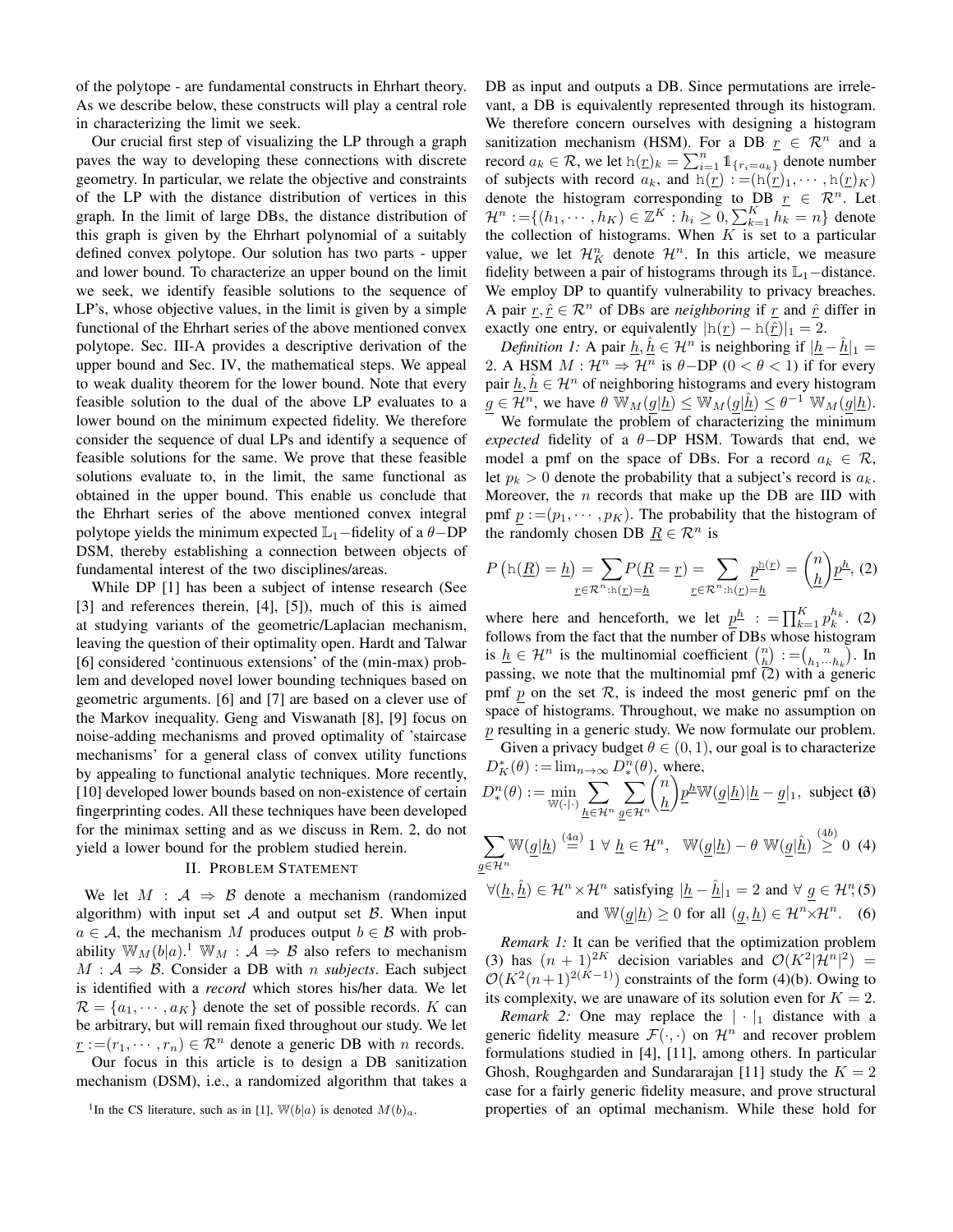each  $n$ , they do not pin down an optimal mechanism, leaving  $D_2^*(\theta)$  unknown. On the one hand, [6] studies a min-max problem setting. Secondly, their continuous extension results in a larger constraint set, lending the lower bounds developed therein invalid for the original discrete problem setting.

# III. Precise characterization of  $D_K^*(\theta)$

One of our main contributions is a simple computable expression for  $D_K^*(\theta)$ . Thm. 1 provides one such expression - a *hyper-geometric series*. The latter encapsulates the entire information from a power series. In Sec. III-A, we identify this power series and elaborate on how and why it is related to  $D_K^*(\theta)$ .

*Theorem 1:* (i) When  $K = 2$ , the limit  $D_2^*(\theta) =$  $\lim_{n\to\infty} D^n_*(\theta) = \frac{4\theta}{1-\theta^2}$ . (ii) In general, the minimum expected  $\mathbb{L}_1$ –fidelity of a  $\theta$ –DP HSM is given by

$$
D_K^*(\theta) = 2\theta \left\{ \frac{K-1}{1-\theta} + \frac{S'_{K-1}(\theta)}{S_{K-1}(\theta)} \right\}, \text{ where}
$$
  

$$
S'_{K-1}(\theta) := \frac{dS_{K-1}(\theta)}{d\theta}, \ S_{K-1}(\theta) = \sum_{j=0}^{K-1} \theta^j \left[ \binom{K-1}{j} \right]^2
$$
(7)

with  $S'_{K-1}(\theta)$  :  $=\frac{d}{d\theta}S_{K-1}(\theta)$ . An optimal HSM is obtained as a truncation of a geometric mechanism  $\mathbb{W}^*(g|\underline{h}) =$  $\frac{1}{\mathscr{E}_{\mathcal{P},f}(\theta)}\theta^{\frac{|g-h|_1}{2}}$ , where  $\mathscr{E}_{\mathcal{P},f}(\theta)$  is the normalizing constant related to the Ehrhart series shown in (8).

Below, we express  $D_K^*(\theta)$  in terms of another important construct in analysis - the *Legendre polynomial*. We note that  $S_{K-1}(\theta) = (1 - \theta)^{K-1} L_{K-1}(\frac{1+\theta}{1-\theta})$  [12, Prob. 85], where  $L_n(x) := \frac{1}{2^n n!} \frac{d^n}{dx^n} (x^2 - 1)^n$  is the Legendre polynomial of degree  $n$ . This leads to the following.

*Corollary 1:* We have

$$
D_K^*(\theta) = K \left\{ \frac{1 + 4\theta - \theta^2}{1 - \theta} + \frac{L_K(y)}{L_{K-1}(y)} \right\}, \text{ where } y = \frac{1 + \theta}{1 - \theta}.
$$

*Proof:* Substitute  $S_{K-1}(\theta) = (1 - \theta)^{K-1} L_{K-1}(y)$  and use the defn of  $L_n(x) := \frac{1}{2^n n!} \frac{d^n}{dx^n} (x^2 - 1)^n$  [12, Prob. 86].

Characterization for  $D_K^*(\theta)$  provided in (7) hints at deeper connections between Ehrhart theory and DP. We prove that

$$
D_K^*(\theta) = \frac{2\theta}{\mathcal{E}_{\mathcal{P},f}(\theta)} \frac{d\mathcal{E}_{\mathcal{P},f}(\theta)}{d\theta}, \text{ where}
$$
  

$$
\mathcal{E}_{\mathcal{P},f}(\theta) \stackrel{(b)}{=} (1-\theta)\text{Ehr}_{\mathcal{P}}(\theta) \stackrel{(c)}{=} 1 + \sum_{d=1}^{\infty} N_d \theta^d,
$$
 (8)

 $N_d$  is the number of *integer* points on the *face* of the convex polytope

$$
\mathcal{P}_d = \{(x_1, \cdots, x_K) \in \mathbb{R}^K : \sum_{k=1}^K x_k = 0, \sum_{k=1}^K |x_k| \le 2d\}. \tag{9}
$$

and  $Ehr_{\mathcal{P}}(\theta)$  is the Ehrhart series of this polytope. (7) is a culmination of leveraging tools from discrete geometry, combinatorics (Ehrhart theory) and analytic methods. In the following, we introduce these tools. We refer the reader to [2] for a beautiful exposition of Ehrhart theory.

### *A. Excursions into Ehrhart theory and Linear programming*

 $D_K^*(\theta)$  is the limit of solutions to a sequence of LPs (3). We begin with the privacy-constraint (PC) graph which greatly aids in visualizing the same and naturally leads us into Ehrhart theory. Consider a graph  $G = (V, E)$  with vertex set  $V = \mathcal{H}^n$ and an edge set  $E = \left\{ (\underline{h}, \hat{\underline{h}}) \in \mathcal{H}^n \times \mathcal{H}^n : |\underline{h} - \hat{\underline{h}}|_1 = 2 \right\}.$ For every vertex  $\underline{h} \in V$ , visualize the sub-collection  $(\mathbb{W}(g|\underline{h}) :$  $g \in \mathcal{H}^n$ ) of decision variables as a function of V, i.e., as values lying on V, corresponding to  $h \in V$  (See Fig. 2). The values  $(\mathbb{W}(g|\underline{h}) : g \in \mathcal{H}^n)$  and  $(\mathbb{W}(g|\underline{h}) : g \in \mathcal{H}^n)$  corresponding to two neighboring vertices  $\underline{h}$ ,  $\underline{\hat{h}}$  have to be within  $\theta$  and  $\frac{1}{\theta}$  of each other everywhere, i.e., at every  $g$  (See Fig. 2). In addition, the values corresponding to any node must be non-negative and sum to 1. The PC graph also provides a visualization of the objective function.  $|g - h|_1$  is exactly twice  $d_G(g, h)$ , where the latter denotes the length of a shortest path from  $g \in V$  to  $h \in V$ . (Proof in [13, Appendix 7]). Two useful consequences follow. Firstly, the values corresponding to a node, say  $h$ , that are equidistant from  $h$  are multiplied by identical coefficients in the objective function. Formally,  $\binom{n}{h}$   $|\underline{\tilde{g}} - \underline{h}|_1 = \binom{n}{h}$   $|\underline{g} - \underline{h}|_1$ iff  $d_G(\tilde{g}, \underline{h}) = d_G(g, \underline{h})$ . Secondly, coefficients associated with the values increase with their distance from  $\underline{h}$ . Formally, if  $d_G(\underline{\tilde{g}}, \underline{h}) > d_G(\underline{g}, \underline{h})$ , then  $\binom{n}{h} |\underline{\tilde{g}} - \underline{h}|_1 > \binom{n}{h} |\underline{g} - \underline{h}|_1$ . These observations lets us restate our objective function (3) as

$$
D_{\mathcal{H}}^{n}(\mathbb{W}) \stackrel{(a)}{=} \sum_{\underline{h} \in \mathcal{H}^{n}} \sum_{d=1}^{n} \sum_{\underline{g} \in \mathcal{H}^{n}: |\underline{g} - \underline{h}|_{1} = 2d} {n \choose \underline{h}} \underline{p}^{\underline{h}} \mathbb{W}(\underline{g}|\underline{h}) 2d \quad (10)
$$

$$
= \sum_{\underline{h} \in \mathcal{H}^{n}} {n \choose \underline{h}} \underline{p}^{\underline{h}} \sum_{d=1}^{n} 2d \sum_{\underline{g} \in \mathcal{H}^{n}: d_{G}(\underline{g}, \underline{h}) = d} \mathbb{W}(\underline{g}|\underline{h}). \quad (11)
$$

In arriving at (10)(a), we used the fact that for any  $g, h \in \mathcal{H}^n$ ,



Fig. 2. The PC graphs for  $K = 3, N = 2$  are depicted.  $(\mathbb{W}(g|(1, 0, 1)) : g \in$  $\mathcal{H}_3^2$ ),  $(\mathbb{W}(\underline{g} | (1,1,0)) : \underline{g} \in \mathcal{H}_3^2)$  are associated with the nodes of the graph on the left and right respectively. Since  $(1, 1, 0)$  and  $(1, 0, 1)$  are neighbors, at every node, the two values have to be within  $\theta$  and  $\frac{1}{\theta}$  of each other.

we have  $|g-h|_1$  is an even integer and at most 2n. Proof is in [13, Appendix 7]. Consider a HSM  $M : \mathcal{H}^n \Rightarrow \mathcal{H}^n$  for which  $\mathbb{W}(g|\underline{h}) = f(\underline{h}, |g - \underline{h}|_1)$  is a function only of the distance between the vertices. In the sequel, we will prove this subcollection contains a mechanism that is optimal in the limit  $n \to \infty$ . For such a HSM, (11) reduces to

$$
D_{\mathcal{H}}^n(\mathbb{W}) = \sum_{\underline{h}\in\mathcal{H}^n} \binom{n}{\underline{h}} \underline{p}^{\underline{h}} \sum_{d=1}^n 2dN_d(\underline{h}) f(\underline{h}, 2d),
$$
  
where  $N_d(\underline{h}) = |\{ \underline{g} \in \mathcal{H}^n : d_G(\underline{g}, \underline{h}) = d \}|$  (12)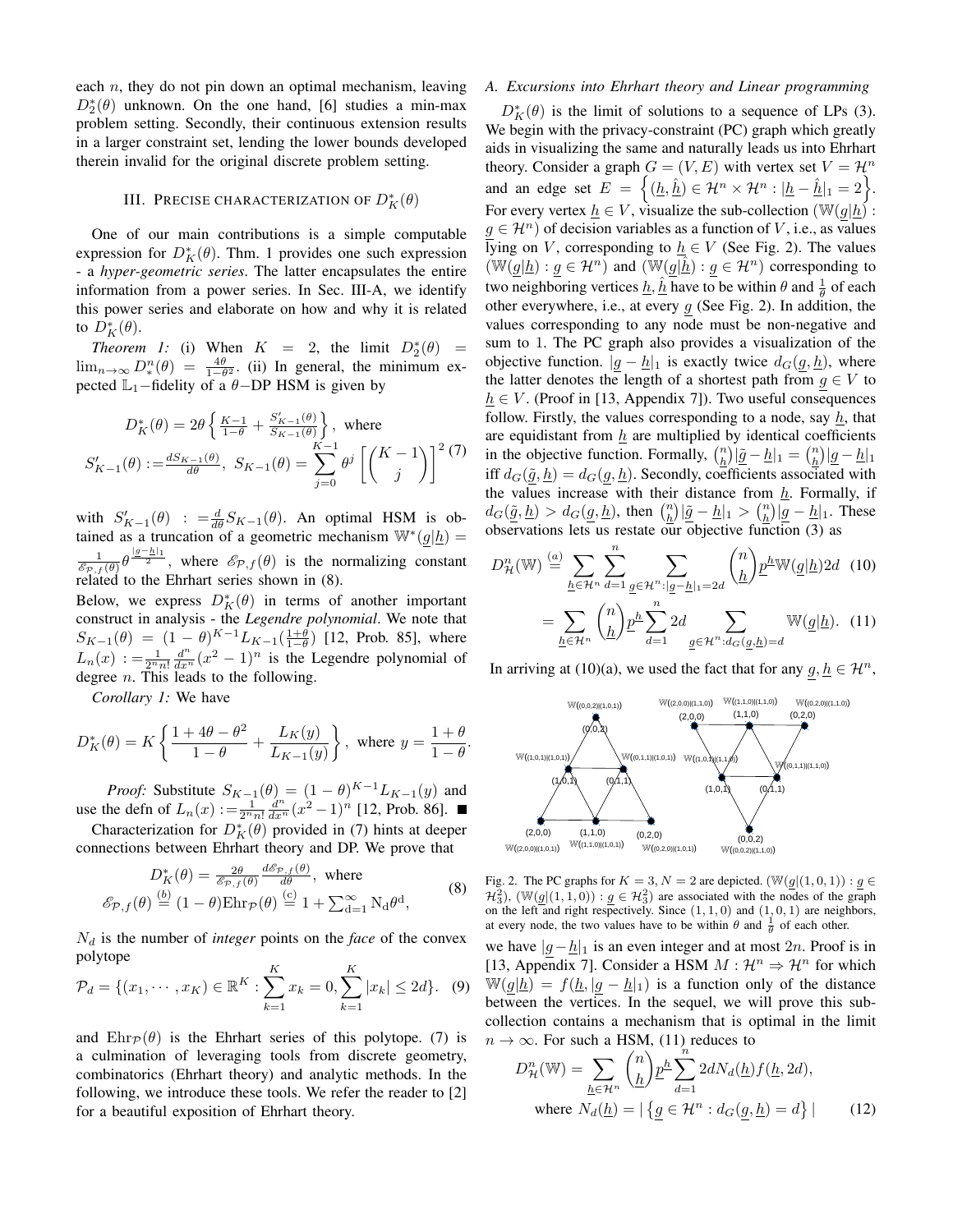is the number of vertices at graph distance  $d$  from  $\underline{h}$ .

To evaluate the RHS of  $D_{\mathcal{H}}^n(\mathbb{W})$  above, we will need to characterize the sum  $\sum_{d=1}^{n} dN_d(\underline{h}) f(\underline{h}, d)$ . Let us consider the sequence  $N_1(\underline{h}), N_2(\underline{h}), \cdots, N_n(\underline{h})$  which may be regarded as the distance distribution of the vertex  $h \in V = \mathcal{H}^n$ . Consider Fig. 3 and two sequences  $(N_d(\underline{h}) : d = 1, 2, \dots)$ and  $(N_d(\underline{h}) : d = 1, 2, \dots)$  for any pair  $\underline{h}, \underline{h} \in V$  within the dotted circle. These sequences agree on the initial few terms, henceforth referred to as the *head*, and disagree in a few subsequent terms due to the presence of the boundary. As the boundary recedes (i.e.  $n \to \infty$ ), the first term of disagreement recedes, and the head elongates. Alternatively stated, the heads of the sequences  $(N_d(h) : d = 1, 2, \dots)$  for  $h$  within the dotted circle become invariant with  $h$ . Formally, there exists a distance  $r \in \mathbb{N}$  such that, for every  $h$  in the dotted circle,  $N_d(\underline{h}) \rightarrow N_d$  for all  $d = 1, 2, \cdots, r - 1$ . Moreover  $r \to \infty$  as the boundary recedes, i.e.,  $n \to \infty$ . We characterize  $N_d$  by considering  $c := np$ . Observe that  $N_d(\underline{c}) = |\{ g \in \mathcal{H}^n : d_G(g, \underline{c}) = d \}| =$ 

= 
$$
|\{z \in \mathbb{Z}^K : \underline{c} + \underline{z} \in \mathcal{H}^n, |\underline{z}|_1 = 2d\}|
$$
  
=  $|\{\underline{z} \in \mathbb{Z}^K : z_i \ge -np_i, z_1 + \cdots + z_K = 0, |\underline{z}|_1 = 2d\}|.$ 

As  $n \to \infty$ , the lower bound on  $z_i$  vanishes, and we have

$$
N_d(\underline{c}) \to N_d := |\{\underline{z} \in \mathbb{Z}^k : \sum_{k=1}^K z_k = 0, |\underline{z}|_1 = 2d\}|.(13)
$$

 $N_d$  is the number of *integer* points on the *face* of the *integral convex polytope* (9).

Indeed, if  $L_{\mathcal{P}}(d) := |\mathbb{Z}^K \cap \mathcal{P}_d|$ , then  $N_d = L_{\mathcal{P}}(d) - L_{\mathcal{P}}(d -$ 1). Notice that  $L_{\mathcal{P}}(d)$  is the number of integral points in the d−th dilation of the integral convex polytope  $P := \mathcal{P}_1$ .  $L_{\mathcal{P}}(d)$ and its generating function plays a central role in this article. Ehrhart theory concerns the enumeration of integer points in a integral convex polytope and the objects associated with these counts. We present the foundational results in Ehrhart theory that we will have opportunity to use in our study.

A convex l−polytope is a convex polytope of dimension l. A convex l−polytope whose vertices have integral co-ordinates is an integral convex l−polytope.  $L_{\mathcal{P}}(d)$  is the number of integral points in the d−th dilation of the integral convex l−polytope. Our pursuit of  $L_{\mathcal{P}}(d)$  and the associated objects is aided by the following fundamental fact due to Eugène Ehrhart. Ehrhart's theorem states that if  $\mathcal P$  is an integral convex *l*−polytope, then  $L_{\mathcal{P}}(d)$  is a polynomial in d of degree l. We refer to  $L_{\mathcal{P}}(d)$  as *Ehrhart's polynomial*. We will identify  $N_d$ , and hence  $L_{\mathcal{P}}(d)$ , precisely in our proof. As evidenced by (8), we will have opportunity to study the generating function of the counts  $L_{\mathcal{P}}(d)$ :  $d \in \mathbb{N}$ . We refer to the formal power series  $\text{Ehr}_{\mathcal{P}}(z) = 1 + \sum_{d=1}^{\infty} L_{\mathcal{P}}(d) z^d$  as the *Ehrhart series* of  $\mathcal{P}$ , and let  $\mathscr{E}_{\mathcal{P},f}(z) := (1-z)\text{Ehr}(z)$ . Since  $N_d = L_{\mathcal{P}}(d) - L_{\mathcal{P}}(d-1)$ , (8)(b) and (c) can be verified. We now partially explain, through a heuristic albeit imprecise limiting argument, the occurrence of  $\mathcal{E}_{\mathcal{P},f}(\theta)$  in (8).

Suppose one were to consider the popular Laplace/geometric mechanism  $\mathscr{G} : \mathcal{H}^n \Rightarrow \mathcal{H}^n$  and characterize its fidelity. In that case,  $\mathbb{W}_{\mathscr{G}}(g|\underline{h}) \propto \theta^{\frac{|g-h|_1}{2}}$ , and hence

$$
\mathbb{W}_{\mathscr{G}}(\underline{g}|\underline{h}) = \frac{\theta^{d_G}(\underline{g}, \underline{h})}{E_{\underline{h}}(\theta)}, \text{ where } E_{\underline{h}}(\theta) = 1 + \sum_{d=1}^{n} N_d(\underline{h}) \theta^d \tag{14}
$$

is a normalizing constant chosen to ensure  $\sum_{g \in \mathcal{H}^n} \mathbb{W}_{\mathscr{G}}(\underline{g}|\underline{h}) = 1$ . It will be apparent that  $\mathbb{W}_{\mathscr{G}}(\cdot|\underline{h})$  is  $\theta$ –DP only if  $E_h(\theta)$  is invariant with  $h$ . For any (finite)  $n \in \mathbb{N}$ , this is not true, leading to obstacles in defining a feasible  $\theta$ −DP HSM analog to the geometric mechanism. Reserving these elements to the proof, we put forth a heuristic limiting argument. As  $n \to \infty$ , we noted that  $N_d(\underline{h}) \to N_d$ and becomes invariant with  $h$ , and hence it is plausible that  $E_{h}(\theta) \to \mathscr{E}_{\mathcal{P},f}(\theta)$  and  $\mathbb{W}_{\mathscr{G}}(g|\underline{h}) \to (\mathscr{E}_{\mathcal{P},f}(\theta))^{-1} \theta^{d_G(\underline{g},\underline{h})}$ . We substitute this in the RHS of (10), to obtain

$$
\lim_{n \to \infty} D_{\mathcal{H}}^{n}(\mathbb{W}_{\mathcal{G}}) = \lim_{n \to \infty} \sum_{\underline{h} \in \mathcal{H}^{n}} {n \choose \underline{h}} \underline{p}^{\underline{h}} \sum_{d \ge 1} 2d \sum_{\underline{g} \in \mathcal{H}^{n}} \frac{\theta^{d_{G}(\underline{g}, \underline{h})}}{\xi_{\mathcal{P}, f}(\theta)} =
$$
\n
$$
\lim_{n \to \infty} \sum_{\underline{h} \in \mathcal{H}^{n}} {n \choose \underline{h}} \underline{p}^{\underline{h}} \frac{\sum_{d \ge 1} 2dN_{d} \theta^{d}}{\xi_{\mathcal{P}, f}(\theta)} = \lim_{n \to \infty} \frac{2\theta}{\xi_{\mathcal{P}, f}(\theta)} \frac{d\xi_{\mathcal{P}, f}(\theta)}{d\theta} (15)
$$

and the latter quantity is invariant with  $n$ , enabling us conclude  $\lim_{n\to\infty} D_{\mathcal{H}}^n(\mathbb{W}_{\mathscr{G}}) = \frac{2\theta}{\mathscr{E}_{\mathcal{P},f}(\theta)}$  $\frac{d\mathcal{E}_{\mathcal{P},f}(\theta)}{d\theta}$ . In arriving at (15), we used the fact that  $\frac{d\mathcal{E}_{P,f}(\theta)}{d\theta} = \sum_{d\geq 1} dN_d \theta^{d-1}$ . These informal arguments provide a heuristic explanation for  $(8)$  and leaves certain interesting and non-trivial elements, that are addressed in Sec. IV.

## IV. PROOF OF THM 1

We identify a sequence of (i) upper bounds  $D_n^u(\theta) \ge D_*^n(\theta)$ :  $n \in \mathbb{N}$  and (ii) lower bounds  $D_n^{\overline{l}}(\theta) \leq D_*^n(\theta)$  :  $n \in \mathbb{N}$ , such that  $\lim_{n\to\infty} D_n^u(\theta) = \lim_{n\to\infty} D_n^l(\theta)$ , and characterize the corresponding limit to obtain  $D_K^*(\theta)$ . For the upper bounds, we identify a sequence  $\mathbb{W}^n : \mathcal{H}^n \Rightarrow \mathcal{H}^n : n \in \mathbb{N}$  of  $\theta$ -DP HSMs and let  $D_n^u(\theta) := D_\mathcal{H}^n(\mathbb{W}^n)$ . For the lower bound, we identify feasible solutions to the dual of the LP (3) and evaluate its objective value. In the interest of brevity, we only derive the upper bound in this conference article. The lower bound is derived in [13].

We propose  $\mathbb{W}^n$  :  $\mathcal{H}^n \Rightarrow \mathcal{H}^n$  be a cascade of mechanisms/channels  $\mathbb{U}^n : \mathcal{H}^n \Rightarrow \mathcal{H}_{ext}^n$  and  $\mathbb{V}^n : \mathcal{H}_{ext}^n \Rightarrow \mathcal{H}^n$ .  $\mathbb{U}^n$ is a geometric mechanism and outputs 'histograms' from an 'enlarged set of histograms'.  $\nabla^n$  takes as input only the output of  $\mathbb{U}^n$ , and remaps  $\mathcal{H}_{\text{ext}}^n$  to  $\mathcal{H}^n$ . More importantly, it shapes the joint distribution to minimize the expected fidelity. Since a geometric mechanism is, in general, optimal in most DP settings, and  $\mathbb{V}^n$  is carefully shaped, we obtain a reasonably good sequence  $\mathbb{W}^n$  of mechanisms that is, in the limit, optimal.

Our derivation of the upper bound involves two parts. In the first part, we specify mechanisms  $\mathbb{U}^n$ ,  $\mathbb{V}^n$  and relate  $D_{\mathcal{H}}(\mathbb{W}^n)(=D_n^u(\theta))$  to  $D(\mathbb{U}^n)$  - the fidelity of  $\mathbb{U}$ . In the second part, we characterize  $\mathbb{D}(\mathbb{U}^n)$ .

*First part :* We take a clue from (14). The normalizing terms  $E_h(\theta)$ ,  $E_{\tilde{h}}(\theta)$  differ because the tails of the sequences  $N_d(h)$ :  $d \geq 1$  and  $N_d(h)$ :  $d \geq 1$  differ. The latter is due to the presence of the boundary of  $\mathcal{H}^n$  (or the PC graph). We enlarge  $\mathcal{H}^n$  to eliminate the boundary. This we do by